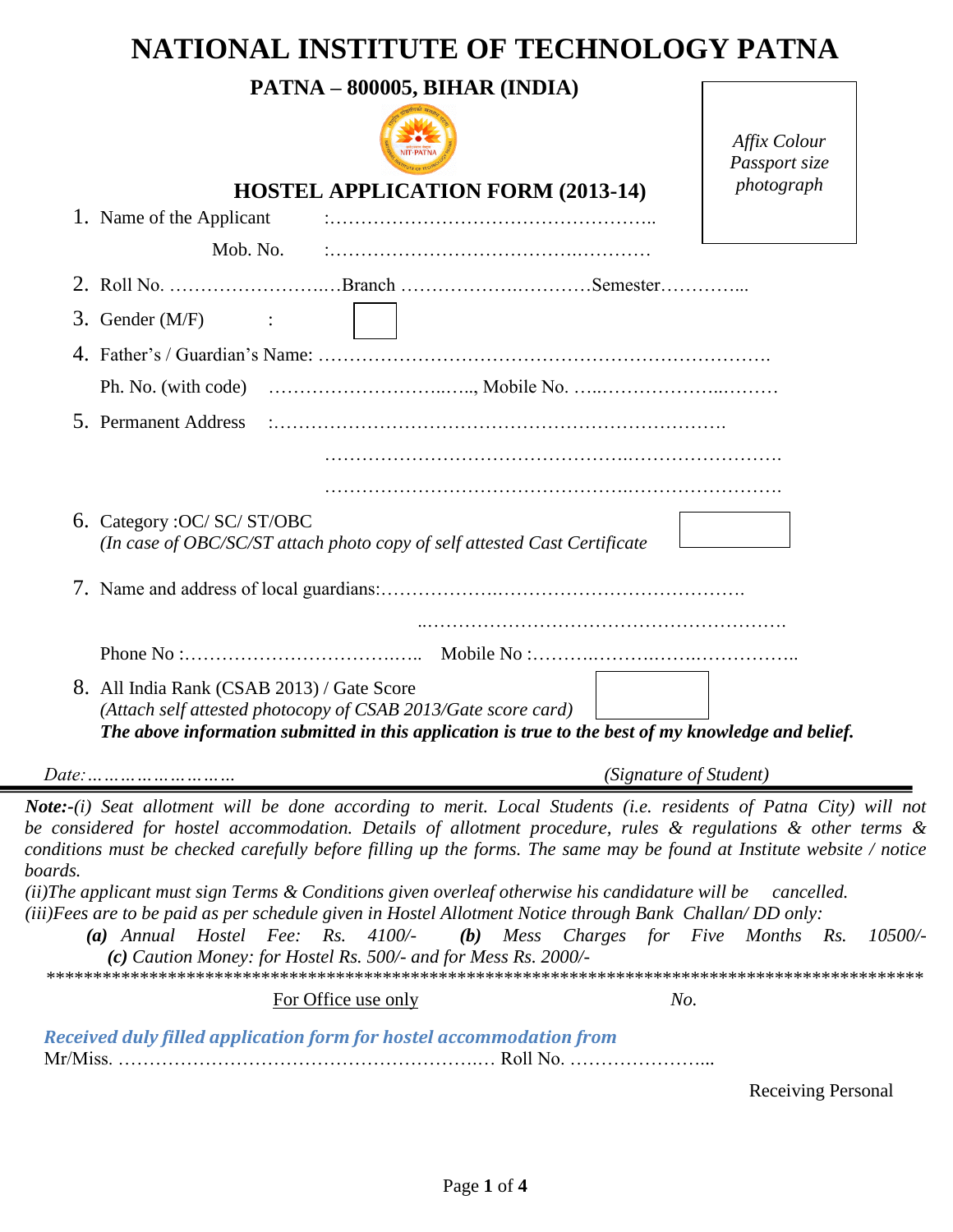# **NATIONAL INSTITUTE OF TECHNOLOGY PATNA**

**PATNA – 800005, BIHAR (INDIA)**



## **Hostel Allotment Terms and Conditions & Undertaking by the Students**

- (a) All boarders have to join the general mess run by a contractor and managed by the Institute in each hostel. No permission will be given to run separate mess in the hostel premises.
- (b) **All boarders are not permitted to keep any kind of vehicle in hostels.**
- (c) Mess charges: Rs. 2100/- per month per boarder, which may increase, or decrease from time to time.
- (d) Mode of payment:
	- (i) First installment (for 05 months) payable at the time of counselling  $(Rs.2100.00 \times 5 =$ Rs.10500/-)
	- (ii) Second installment (for 05 months) payable just before start of even semester to be notified later on.

If mess charge is not deposited in time the boarder will have to pay late fine as decided by HMC.

## (e) **Mess Timing**

| (i)  | <b>Breakfast</b> |                      | 07.00 AM to 09.00 AM |
|------|------------------|----------------------|----------------------|
| (ii) | Lunch            | $\ddot{\phantom{0}}$ | 12.30 PM to 02.30 PM |
|      | (iii) Dinner     | ٠.                   | 08.30 PM to 10.00 PM |

(f) *No guest will be allowed to stay in the hostel. In special case, permission may be taken from Warden of the hostel for one day stay only.*

## (g) **Mess charge for Guest:**

| (i)  | <b>Breakfast</b> |           | $Rs. 20/- each$ |
|------|------------------|-----------|-----------------|
| (ii) | Lunch            | $\bullet$ | $Rs. 60/- each$ |
|      | $(iv)$ Dinner    | ٠         | $Rs.60/-$ each  |

Mess facilities to guests will be available on prior information to mess contractor in writing through prescribed Performa and approved by the Warden of the concerned hostel.

- (h) Menu of the mess may be changed from time to time by the Hostel Management Committee.
- (i) If a boarder remains absent up to ten days or more continuously with prior permission of the Ward/en in writing and inform about his absence, he will not be charged for mess for the period of absence. Relaxation in mess charge will not be allowed for the absence less than ten days. However without valid ground the boarders will not be allowed to remain absent from the hostel/mess.
- (j) Boarders will have to vacate the hostel at the end of each even semester. They may keep their luggage in the space provided by the warden after handing over the key of the room to the warden. The defaulter will have to pay a fine of Rs.2000/-(Two thousand) per month.
- (k) No mutual transfer of the room/seat will be allowed in any hostel without permission of the warden of the hostel. The defaulter will have to pay fine Rs. 1000/- only.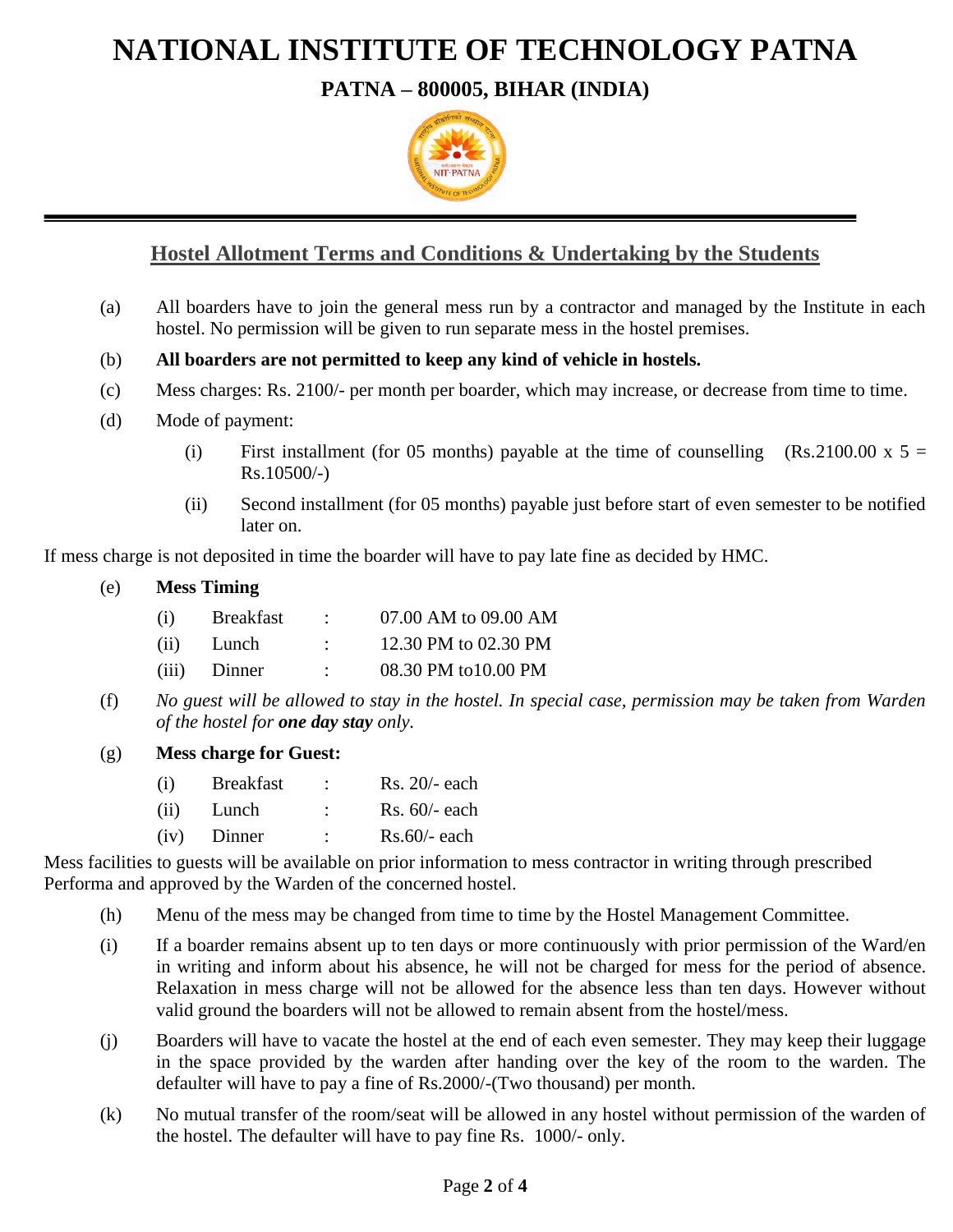- (l) Use of Room Heater, Cooler, Air conditioner, T.V., Electric Iron or any electric items and parking of car inside the hostel premises by any boarder is strictly prohibited.
- (m) Room service will not be allowed. Boarders have to go to the Dining Hall for their Breakfast, Lunch, Tea, & Dinner.
- (n) **Drinking / possessing / bearing / consuming of alcoholic liquor and other prohibited drugs are strictly prohibited. Stern action (e.g. – expulsion from Hostel / Institute) will be taken against the student violating the same by the competent authority.**
- (o) In case of indiscipline/indulgence in ragging/any type of misbehavior reported by the warden of the hostel/any competent authority will be dealt severely as per rule, which includes fine, expulsion from the hostel, debarring from the campus selection or even expulsion from the Institute.
- (p) Boarders will be provided identity cards. There will be identity card for hostel attendant and mess staff also.
- (q) Once a student takes admission in any hostel, the hostel fee deposited by him will not be refunded in any circumstances.
- (r) **Applicable for Girls Hostel only: Girls are not allowed to stay out after 8:00 P.M. in summer and 7.00 PM in winter, at any circumstances, except medical reason. The defaulter will have to pay a fine of Rs. 1000/- only and their parents will also be informed regarding indiscipline behavior of their ward. Their ward may also be debarred from the hostel without giving any notice.**

## *UNDERTAKING*

I have read all the terms & conditions for allotment of seat in the hostel of NIT Patna carefully and undertake to abide by them. I further undertake to abide by the rules regarding residence requirement (Appendix-I) and rules regarding conduct and Discipline (Appendix-III) of the curricula for B.Tech/B.Arch. Program.

Roll No.……………………………Signature of applicant …………………………………………………

\*\*\*\*\*\*\*\*\*\*\*\*\*\*\*\*\*\*\*\*\*\*\*\*\*\*\*\*\*\*\*\*\*\*\*\*\*\*\*\*\*\*\*\*\*\*\*\*\*\*\*\*\*\*\*\*\*\*\*\*\*\*\*\*\*\*\*\*\*\*\*\*\*\*\*\*\*\*\*\*\*\*\*\*\*\*\*\*

## **For Office use only**

*Name of the Hostel allotted …………*

Room No. ………….

 **Signature**